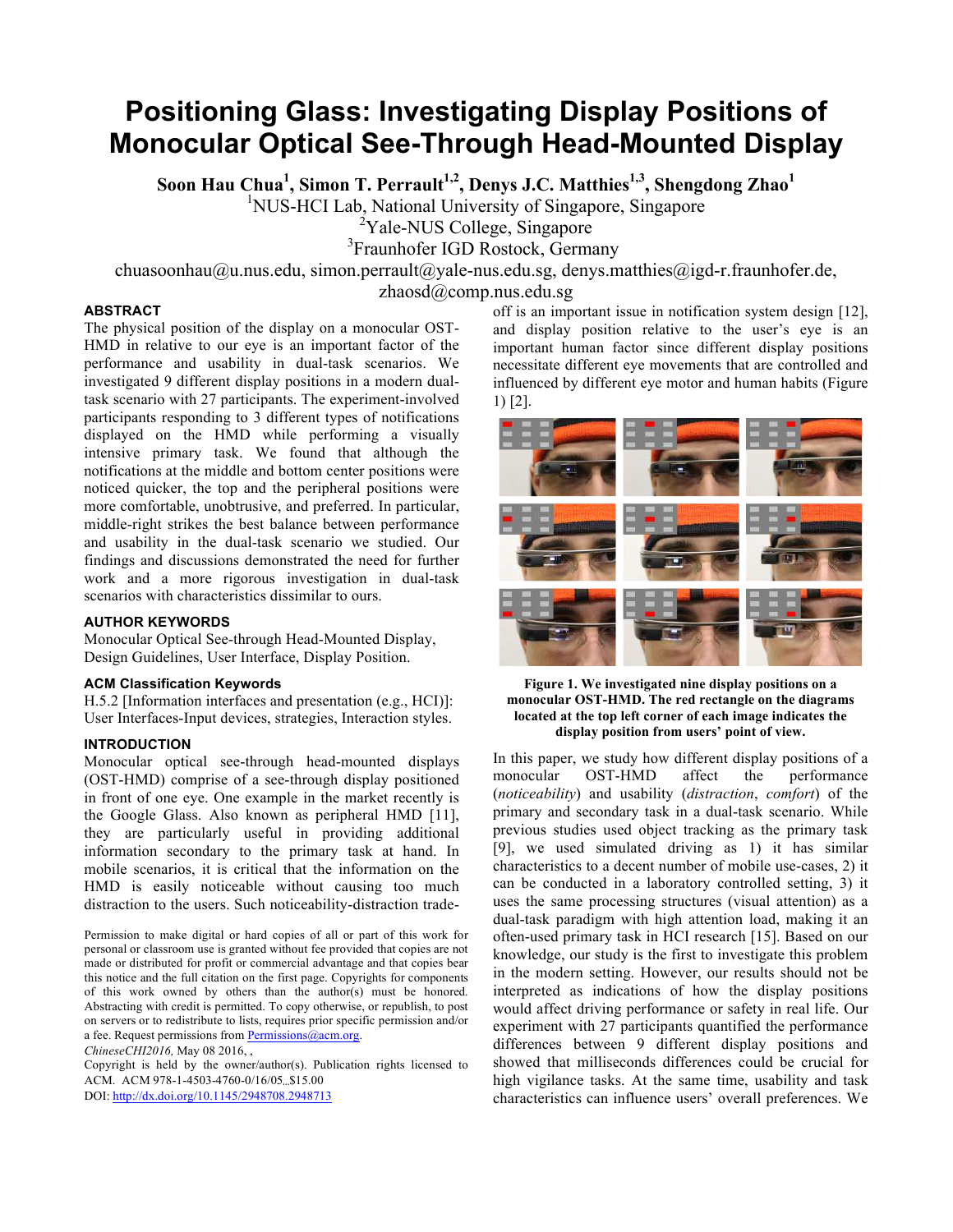discussed this trade-off through the lenses of our qualitative findings and suggested that the middle-right position strikes the best balance for use-cases with characteristics similar to simulated driving. As the trade-offs for different dual-task scenarios are different yet important, we suggested future work to study scenarios with different task characteristics.

## **RELATED WORK**

While there are more research on monocular OST-HMD recently due to the popularity of Google Glass (e.g., on Parkinson [13], colorblind [19], learning and disabilities [1,4,6,10,18]), few studied the effect of display positions on the performance and usability in dual-task scenario. One such research studied the effect of display position on an object tracking primary task while tracking a horizontally moving object within two vertical lines on a miniature cathode ray tube (CRT) display [9]. They found that tracking performances on both primary and secondary tasks decrease as the CRT's azimuth (horizontal) and elevation (vertical) angle increases, and looking upward is slower than downward. This is contrary to the default display position of Google Glass (Figure 2a), and it raises the question of whether it is optimal for processing secondary info while engaging in a primary task.



**Figure 2. (a) Illustration of the three elevation and azimuth angles on one eye. (b) Perceivable visual angles for color, shapes, and text (data derived from [8]).**

While their findings were useful, their present-day applicability is limited (the study was done in year 1989) as their experiment setup did not reflect the characteristics of most modern mobile use-cases. Moreover, the study did not investigate usability aspects of the display positions extensively. A few more recent studies have looked into display-related issues of OST-HMD, but none of them were studying the positions of the display in relative to our eye with different types of visual stimuli [7,14]. Therefore, we believed a renew study is necessary and timely. In this paper, we conducted a user study with three major adjustments: (1) we replaced CRT with a monocular OST-HMD (2) we chose simulated driving and reacting to mobile notifications as the primary and secondary tasks as both tasks are more modern and reflective of mobile usecases; (3) we studied azimuth angles in both directions (left and right) from the center while previous study only investigated azimuth to the right.

#### **EXPERIMENTAL DESIGN**

#### **Participants**

Twenty-seven participants (11 females) aged 20-27 (*M*=23.4) were recruited from host institution. All participants had at least one year of driving experience and normal or corrected to normal eyesight. Sixteen of them were right-eye dominant (Miles Test), and none had used monocular OST-HMD before the study.

#### **Apparatus and Software**

We used Google Glass (Explorer Edition 2.0) as the monocular OST-HMD since it is one of the few with a monocular form factor in the market. The experiment software was developed in Java with the Glass SDK to present stimuli and collect data. For the simulated driving primary task, we used a customized version of OpenDS, a reliable and easy to use open source driving simulator used by a number of HCI researchers [4]. Both the experiment software and driving simulator were run on a Windowsbased PC (Intel Core i7 3.4GHz) with a 23-inch LCD monitor that provides  $\sim 62^\circ$  horizontal viewing angle from 50cm away. A Thrustmaster Ferrari GT Experience Racing Wheel was used to operate the driving simulator (Figure 3).



**Figure 3. Physical setup – the participant's eye is fixed 50 cm away from the screen, providing a ~62° horizontal viewing angle. Driving simulator is controlled with a racing wheel.**

#### **Display Positions and Calibrations**

We investigated 3 elevation  $(+12.5^{\circ}, 0^{\circ}, -12.5^{\circ})$  and 3 azimuth angles  $(-17.28^{\circ}, 0^{\circ}, +17.28^{\circ})$  to generate 9 display positions (see Figure 1 and 2a). The display was placed in front of the right eye. The maximum elevation  $(\sim 12.5^{\circ})$ were chosen based on Google Glass's default angle of elevation above a user's straightforward line-of-sight, whereas the azimuth  $(-17.28^{\circ})$  were chosen based on the maximum outward angle that the display hinge can afford. The angles we studied are similar to previous work [9]. The upward and downward elevation and leftward and rightward azimuths were kept identical to ensure that the velocity and angular distance for each vertical and horizontal saccades were roughly the same [2].

The depth of view between the primary and secondary display was also kept consistent in the experiment. The monitor presenting the primary task was positioned 50cm away from the users to achieve a depth of view of  $1/0.5m =$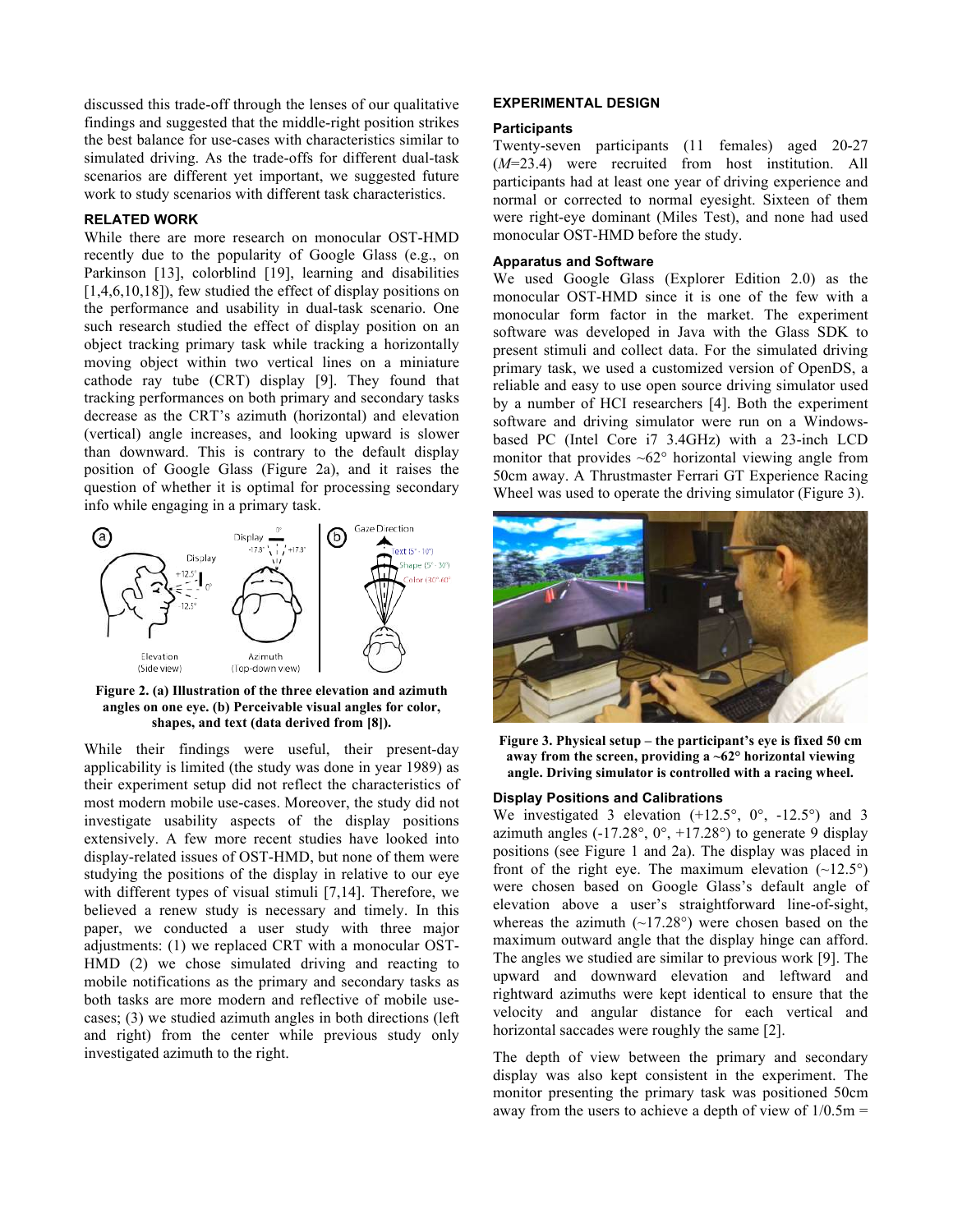|                          |       |             | <b>Reaction Time (s)</b> |                | <b>Comfort Score</b>                                | <b>Preference Score</b>                         |  |  |
|--------------------------|-------|-------------|--------------------------|----------------|-----------------------------------------------------|-------------------------------------------------|--|--|
| <b>Display Positions</b> | Color | App         | Text<br>Overall          |                | (1: not comfortable at all, 7: very<br>comfortable) | (1: not preferred at all,<br>7: most preferred) |  |  |
| Bottom Left              | l.14  | 1.46        | 2.06                     | 1.54           | $3.44*$                                             | $3.26^{+.1}$                                    |  |  |
| Middle Left              | 1.13  | 1.51        | 1.89                     | 1.51           | 4.19                                                | 4.00                                            |  |  |
| Top Left                 | 1.15  | 1.49        | $2.29^{\circ}$           | 1.64           | $3.67^{1}$                                          | $3.48^*$                                        |  |  |
| <b>Bottom Center</b>     | 1.14  | 1.35        | 1.76                     | 1.41           | 4.19                                                | 4.30                                            |  |  |
| Middle Center            | 1.12  | $1.21^{*1}$ | $1.63*$                  | $1.32***$      | 4.63                                                | 4.37                                            |  |  |
| Top Center               | 1.11  | $1.58^{x}$  | 2.00                     | $1.56^{+}$     | 4.70                                                | $4.67^*$                                        |  |  |
| <b>Bottom Right</b>      | 1.16  | 1.61        | 1.90                     | 1.55           | 4.19                                                | 4.07                                            |  |  |
| Middle Right             | 1.06  | 1.49        | 2.02                     | 1.52           | $5.07^{*}$                                          | $5.00^{*,+}$                                    |  |  |
| Top Right                | 1.13  | 1.64        | 1.90                     | $1.55^{\circ}$ | 4.67                                                | 4.44                                            |  |  |

**Table 1. Results for reaction time (s) and mean score for comfort and preference in 7-pt Likert Scale. \* ‡ † represent significant post-hoc tests**  $(p < .05)$ .

2 dioptries (DPT), while the Google Glass has a depth of view of  $1/2.4m = 0.416$  DPT [20]. In our setup, the depth of views between the primary and secondary display exceeds the limit of human eye's depth of view (approximately  $\pm$ 0.3 DPT). Therefore, a switch of focus is required when subjects shift their attention from the primary to the secondary task, mimicking most real world scenarios where two stimuli of interest are not in focus at the same time [3].To ensure HMD's display positions were consistent across participants, we performed a calibration procedure with the participants before they started each block. First, we positioned the participants 50cm away from the monitor and affixed their eye-level to the center of the monitor by adjusting their chair height. A red dot was drawn at the monitor's center as the reference point. Then, 9 red dots were shown on the monitor. Each dot represents the center of the HMD's display at the 9 positions we studied, and they were pre-drawn to the correct elevation and azimuth angles 50cm away from the monitor. Participants were then told to adjust the display position by aligning the respective red dot to the center of their HMD's display while looking straight. The adjustments were achieved by tilting Google Glass's display hinge horizontally (for azimuth angles) and its frame vertically (for elevation angles). After ensuring the red dot was aligned and the four edges of HMD's display were visible and not clipped, we stabilized and affixed the frame adjustments with an elastic headband to finalize the calibration.

## **Tasks and Stimuli**

Since monocular OST-HMDs are used in mobile scenarios, we designed a lab-based dual-task experiment that mimics such scenarios, with simulated driving as the primary task and notification responding as the secondary task. We chose simulated driving as the primary task as it demands high visual and attention resources, according to previous work [17]. However, we do not claim that our findings can be applied directly to or reflective of real life driving. In the driving task, participants drove on a three-lane road consisting of straight paths and curve turns, and they were instructed to keep their car in the center lane as much as possible. At the same time, they were told to pay attention to incoming notifications on the HMD and to respond as fast as possible. To response, participants were told to memorize the information and then pressed the gear shoulder button behind the steering wheel. This paused the simulator and removed the notifications from the HMD, and a post-trial multiple-choice test was given to ask participants to indicate the information they saw (Figure 4).

The type of multiple-choice questions was different based on the notification types. For color notifications, participants were asked to identify the color they saw from a set of 6 colors. For applications, participants responded by selecting the icon that appeared from a set of 6 and identifying the number (randomly assigned between 1 and 12) that was displayed in the upper right hand corner of the icon. For text, participants were asked to indicate either the information or number they saw. The texts were generated from 6 stubs, each with 6 substrings and a number between 1 and 12. The simulator resumed after recording the response and a minimum of 10 seconds was given to the participants to correct their steering to a normal driving state before the next trial began. To balance the difficulty of the primary and secondary task, the notifications were designed to appear just before their car reach the curvy turns. The appearance is randomized so the participants did not know on which turns the notification would appear.



**Figure 4. Three types of notifications evaluated: (i) color (ii) application icon with a number and (iii) text.** 

We designed three types of notifications: color, application, and text (Figure 4), and each represents visual elements with different perceivable visual angles (Figure 2b) and information complexity [8]. We measured the lateral deviation from the lane center to determine how the display positions affected the primary task. For the secondary task, we measured their reaction time and error rate in responding to the notifications correctly.

The experiment was a  $9 \times 3$  within-subject design with two independent variables: display positions (9 positions) and notification types (color, app, text). Sequence of the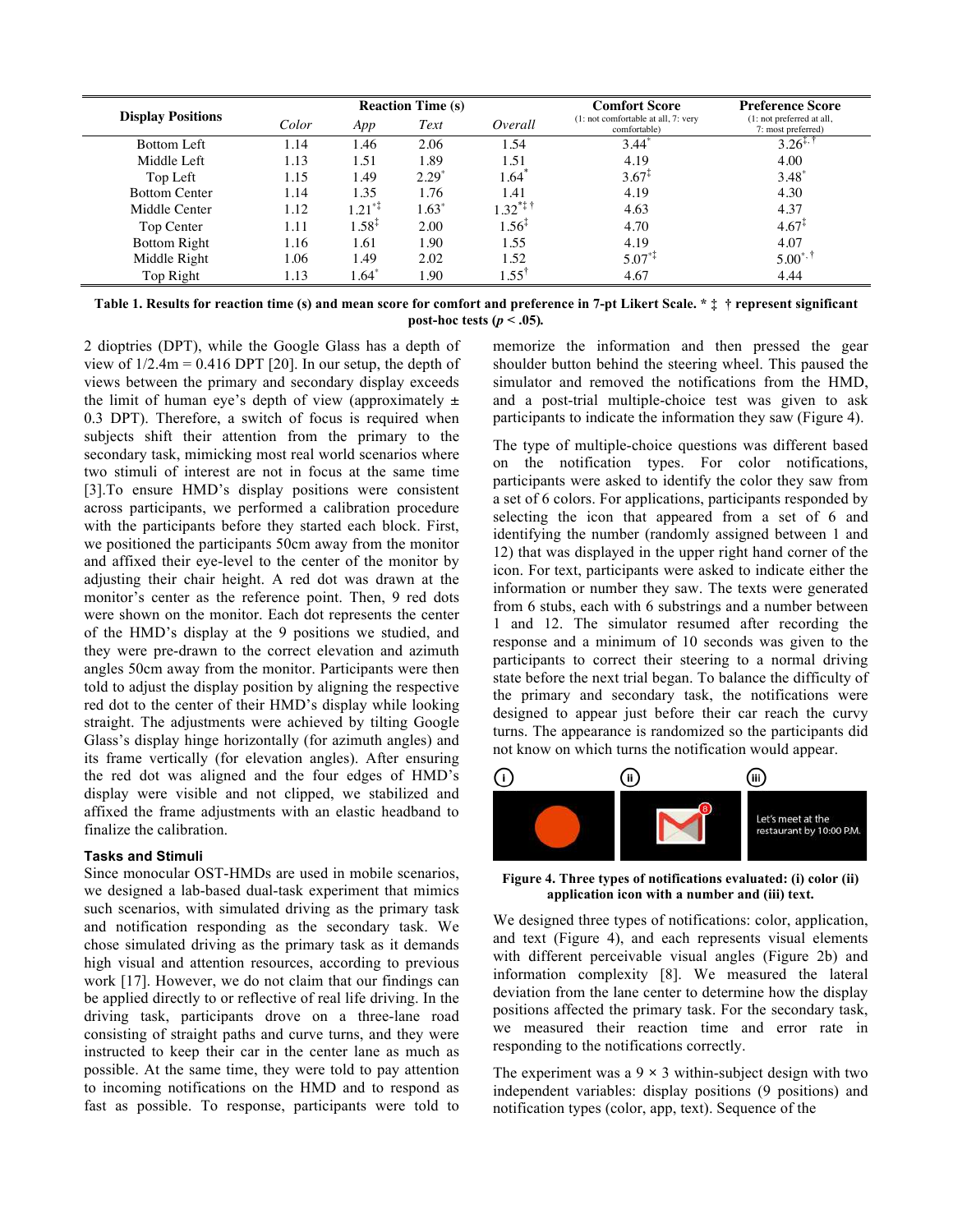| <b>OUANTITATIVE RESULTS</b> |                       |        |       |      |                               |       | <b>OUALITATIVE RESULTS</b> |                       |        |       |                          |        |       |
|-----------------------------|-----------------------|--------|-------|------|-------------------------------|-------|----------------------------|-----------------------|--------|-------|--------------------------|--------|-------|
|                             | App Reaction Time (s) |        |       |      | <b>Text Reaction Time (s)</b> |       |                            | Comfort (1-7 ratings) |        |       | Preference (1-7 ratings) |        |       |
|                             | Left                  | Center | Right | Left | Center                        | Right |                            | Left                  | Center | Right | Left                     | Center | Right |
| Top                         | 1.49                  | 1.58   | .64   | 2.29 | ∠                             | 1.9   |                            | 3.67                  | 4.7    | 4.67  | 3.48                     | 4.67   | 4.44  |
| Middle                      | $\sqrt{51}$           | 1.21   | .49   | 1.89 | .63                           | 2.02  |                            | 4.19                  | 4.63   | 5.07  | 4                        | 4.37   |       |
| <b>Bottom</b>               | .46                   | l 35   | .61   | 2.06 | .76                           | 1.9   |                            | 3.44                  | 4.19   | 4.19  | 3.26                     | 4.3    | 4.07  |

**Table 2. Summary of quantitative and qualitative results in the study. Columns are coded using green, yellow, and red color scheme to indicate their ranking from best to worst for each metrics.**

position was counter-balanced using Latin Square while the appearance sequences of the notifications were randomized within each block. A short practice was given before the actual study. The actual study consisted of 9 blocks (9 positions), and each block consisted of 9 trials with 3 repetitions for each of the 3 notification types. Display position calibration was conducted before each block. After each block, participants evaluated the comfort level and preference of the position on a 7-point Likert scale. After the study, we conducted interviews to get their overall evaluation. In total, there were: 27 participants **×** 9 display positions  $\times$  3 notification types  $\times$  3 repetitions = 2187 trials.

#### **RESULTS**

For reaction time, error rate, and lane deviation, we ran two-way repeated measures ANOVAs on both factors for general statistical test and pairwise t-tests with Bonferroni correction for post-hoc analysis. For comfort level and preference, we ran Friedman tests and pairwise Wilcoxon signed-rank tests with Bonferroni correction for post-hoc analysis. Detailed data from our study is shown in Table 1. As there is a lack of evidences on eye dominance leading to better visual acuity [16], we did not compare the results of participants with different dominant eye in our study.

#### **Reaction Time (RT)**

Display position has a significant main effect on RT  $(F_{8,208}=2.42, p<0.65)$ . While the average RT in responding to notifications was quick (<2.5s), some positions were faster than others (Table 1). Post-hoc analysis revealed that middle center (*M*=1.32s) was significantly faster than top center (*M*=1.56s, *p*<.05) and top left (*M*=1.64s, *p*<.05).

Notification type has a significant main effect on RT  $(F_{2,52}=79.8, p<0.01)$  as well. Post-hoc analysis revealed significant differences between all 3 types (all  $p$ <.001), with color (*M*=1.12s) being faster than app (*M*=1.48s) and text (*M*=1.94s) (Table 1). This is consistent with prior findings on the perceivable angle of different visual stimuli [8].

We also found a significant interaction between display position and notification type  $(F_{16,416}=2.41, p<.05)$ . While display position did not have an effect on color, it was significant for app  $(F_{8,208}=2.76, p<0.05)$  and text  $(F_{8,208}=3.09,$ *p*<.05). Post-hoc analysis revealed significant differences (all  $p<05$ ) between middle center  $(M=1.62s)$  and top left (*M*=2.29s) for text; and between middle center (1.21s) and both top center (*M*=1.58s) and top right (*M*=1.63s) for app.

#### **Error Rate (ER) and Lane Deviation (LD)**

Overall, participants were able to perceive notifications accurately (*M*=97%). ANOVA revealed a strong main effect of notification type on ER  $(F_{2,52}=10.97, p<0.01)$ . Post-hoc analysis suggested that color notifications (*M*=99.5%) have a significantly lower ER than app (*M*=95.5%, *p*<.01) and text (*M*=96.2%, *p*<.01). Meanwhile, LD was affected only by notification type  $(F_{2.52}=11.27)$ , *p*<.001). Post-hoc analysis revealed significant differences between each notification type (all *p*<.05), with a lower LD on color (*M*=2.4 meters) than on app (*M*=2.6m) and text (*M*=3m). We did not find significant effect of display positions on ER and LD.

## **Comfort Level, Preference, and Ranking**

While noticeability of the display positions was revealed mostly in the quantitative data (RT), the qualitative results elucidated the distraction and comfort level as well as how participants weighted this trade-off with noticeability. We found a significant difference in subjective comfort level depending on display positions ( $\chi^2(8)=25.96$ ,  $p=.001$ ). Posthoc analysis revealed that middle right was deemed more comfortable than both bottom left and top left (all *p*<.05, Table 1). Subjective preference scores were also affected by the display position  $(\gamma^2(8)=29.08, p<.001)$ . Post-hoc analysis indicated that middle right was significantly preferred over bottom left  $(p<.01)$  and top left  $(p<.05)$ , while top-center was preferred over bottom left (*p*<.05).



Task Performance (Notification per second) Coverall Preference (7-most preferred)

**Figure 5. The tradeoffs between task performance (in notifications per second, blue bars) and overall preferences (in 7-point Likert scale, red bars) for each display position. When considering both time efficiency and user preferences, middle center and middle right positions have the best-combined scores, as shown by the longer bars.**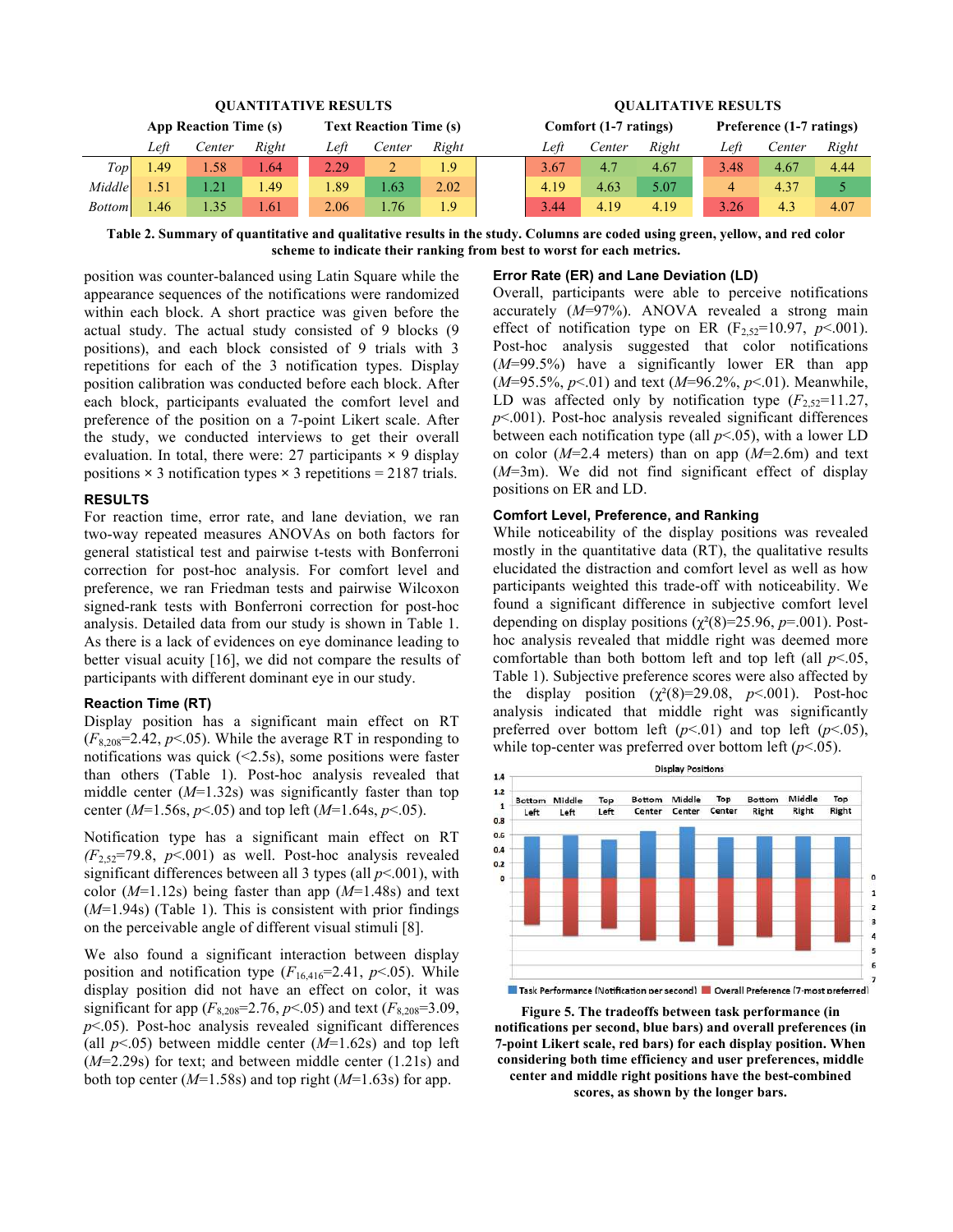

**Figure 6. Illustrations of the cooking scenario (a and b) and the traffic police pursue scenario (c and d) from the first person point of view. (a,b) In the cooking scenario, putting the display in the middle-right allows the user to see the knife clearly while receiving cooking instructions on the HMD. (c,d) In the traffic police pursue scenario, putting the display in the middle-center allows the police to track the position of the pursuit vehicle on the HMD without turning the gaze away from the road. The scenarios demonstrate that task requirement is an important factor of the ideal display positions for a specific task.**

## **DISCUSSION AND SUGGESTIONS FOR FUTURE WORK**

Our findings have highlighted important differences between different display positions in a dual-task scenario from the performance and usability perspective. A summary of our results and the overall ranking of the display positions are shown in Table 2 and Figure 5.

RT wise, it was not surprising that middle-center position is the fastest in overall, and its difference with the slowest (top-left) position is 320 milliseconds (24.2%) in our study. This gap was higher for more demanding tasks such as reading text-based notifications (660ms, 40.5% difference with top-left, see Table 2). While this difference may seem small, it is significant in the context of tasks that require frequent or rapid eye movement, such as police pursue (see Figure 6c and 6d for details). Therefore, our study has showcased the need to investigate this further in other scenarios in a more rigorous manner in the future.

We also found that the average RT for bottom positions were slightly faster, but not significantly, than the top for app and text, which is consistent with previous finding [9] and research in upward and downward saccadic velocity [2]. This slight difference can possibly be explained by the fact that most people are more accustomed to looking straight/down than looking up for most of the time [5], as most tasks in daily life, such as walking on the street, involve looking downwards or straight ahead, whereas tasks that involve looking upwards is usually less frequent, such as looking at the clock.

On the other hand, our study has also uncovered the need to balance performances with usability measures. In terms of perceived comfort and overall preferences, our data showed that middle-right position is the best, followed by top-center and top-right (Table 2). Middle-center, while being the fastest, is not the most comfortable and preferred, as some participants found middle center and all the bottom positions to be too distracting to the primary task. According to post-study interviews, this distraction is caused by the overlays of the HMD's images onto the road ahead. The middle-right and the top positions did not have this problem. Participants also commented that their preferences could be different in other scenarios such as reading, where lower region of their vision is not occupied and not as pivotal as driving. Hence, while our study has

revealed users' preferences in dual-task scenarios with task characteristics similar to simulated driving (such as walking, cycling, etc.), more future work is needed in other dual-task scenarios with different task characteristics.

## **LIMITATIONS**

There are several limitations in the scope of our study. First, our results and recommendations could be different in dualtask scenarios where the primary and secondary stimuli are within the focal distance, in which a switch in focus is not necessary to transition between the stimuli. This should be studied in future work. Second, apart from not overgeneralizing our findings to dual-task scenarios with different task characteristics, we also advised against overgeneralizing our findings to other classes of OST-HMD, such as binocular OST-HMD like Optivent ORA or Epson Moverio, since the underlying mechanism and form factor are different.

#### **CONCLUSION AND DESIGN RECOMMENDATIONS**

We investigated 9 displays positions of a monocular OST-HMD and how they affect the performance and usability in a modern dual-task scenario. We supported our investigation with quantitative and qualitative data in a well-controlled laboratory study. We found that even though the middle-center position was the most noticeable, participants most preferred middle-right as it does not occlude and distract the primary task in our experiment. As the characteristics of the primary and secondary task can influence the ideal positions, we suggest future work to investigate this problem in other dual-task scenarios. We plan to carry out some of these studies as future work.

Based on our findings, we made the following recommendations on the display positions of monocular OST-HMD. Middle-right, top-center, and top-right are suitable for dual-task scenarios 1) where the HMD has to be used for an extended period of time, 2) when the center of vision is important for the primary task, and 3) while the secondary stimuli is less urgent and important, such as the cooking scenario shown in Figure 6a and 6b. On the other hand, middle-center and bottom-center positions are suitable for dual task scenarios that require high noticeability on the secondary stimuli, such as the police pursue scenario illustrated in Figure 6c and 6d.